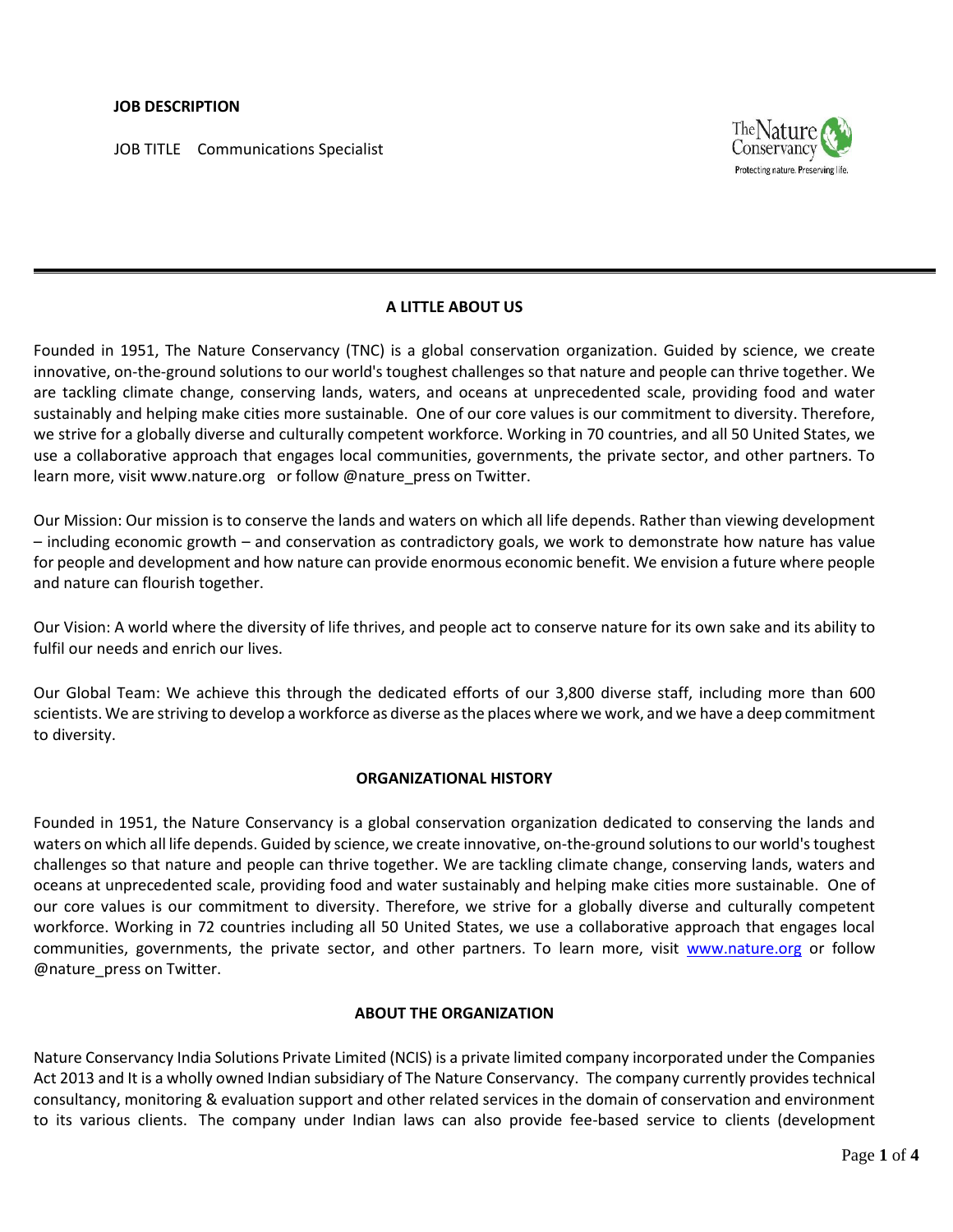organisations, Corporates and Govt. Agencies) within and outside of India. The company has all the required registrations under the relevant laws to provide such fee-based services in India.

# **YOUR POSITION WITH NCIS**

The Communications Specialist implements tactics in approved communication and/or media strategies. You need to provide support for organization level communication priorities. This Specialist reports to the Communication Leas and works in close collaboration with PRANA Project, and the PRANA Director. Position is based in Ludhiana, Punjab.

### **ESSENTIAL FUNCTIONS**

The Specialist is a key member of the team, supporting our broader communications, development, and conservation work by developing content, managing projects, and supporting visual communications. This dynamic role will support PRANA, as well as fundraising and broader organizational communications efforts. The position holder will engage with a wide range of team members, partners, and contractors to develop high-quality, well-written content regarding our conservation work. This role's main emphasis will be on content writing for website stories, publications (e.g. fact sheets), donor communications, drafting opinion articles, proof reading technical reports as well as other support required to advance overall communications for The Nature Conservancy India.

# **RESPONSIBILITIES & SCOPE**

- Manages and implements PRANA Project.
- Serves as team lead on assigned communication and/or media initiatives.
- Resolves issues independently within program area.
- Opportunity to act independently within program goals.
- May work with vendors/other parties to execute projects/deliverables.
- Write and edit website stories, publications (e.g. fact sheets), donor communications, drafting opinion articles as well as other support required to advance overall communications.
- Facilitate meetings, interviews, and briefing sessions with media to help them to have better and clearer understanding of PRANA project.
- Coordinate with Communication and PRANA team, project partners to ensure timely approvals and guidance during the strategy development phase as well as of creative ideas for communication products like posters, brochures, newsletters, hoardings, audio visuals, films, mobile messaging, below-the-line marketing events etc.
- Develop and implement communication plans for each project as per approved timeline and calendar of events.
- Oversee design and manage the production of all communication products defined for various channels, including print, radio, mobile, and AV by liaising with various vendors.
- Organize on-ground marketing and awareness events defined in the strategy if required.
- Develop and implement a media strategy for each project aimed at covering project activities as well as positioning opinion articles at opportune times to target specific stakeholders.
- Develop regular internal communication updates for the project to share with TNC network, India Advisory Board and other internal stakeholders.

# **MINIMUM QUALIFICATIONS**

- Bachelor's degree in related field and a minimum 5 years' related experience or equivalent combination of education and experience. Experience cultivating and managing client relationships.
- Experience organizing and coordinating multiple projects.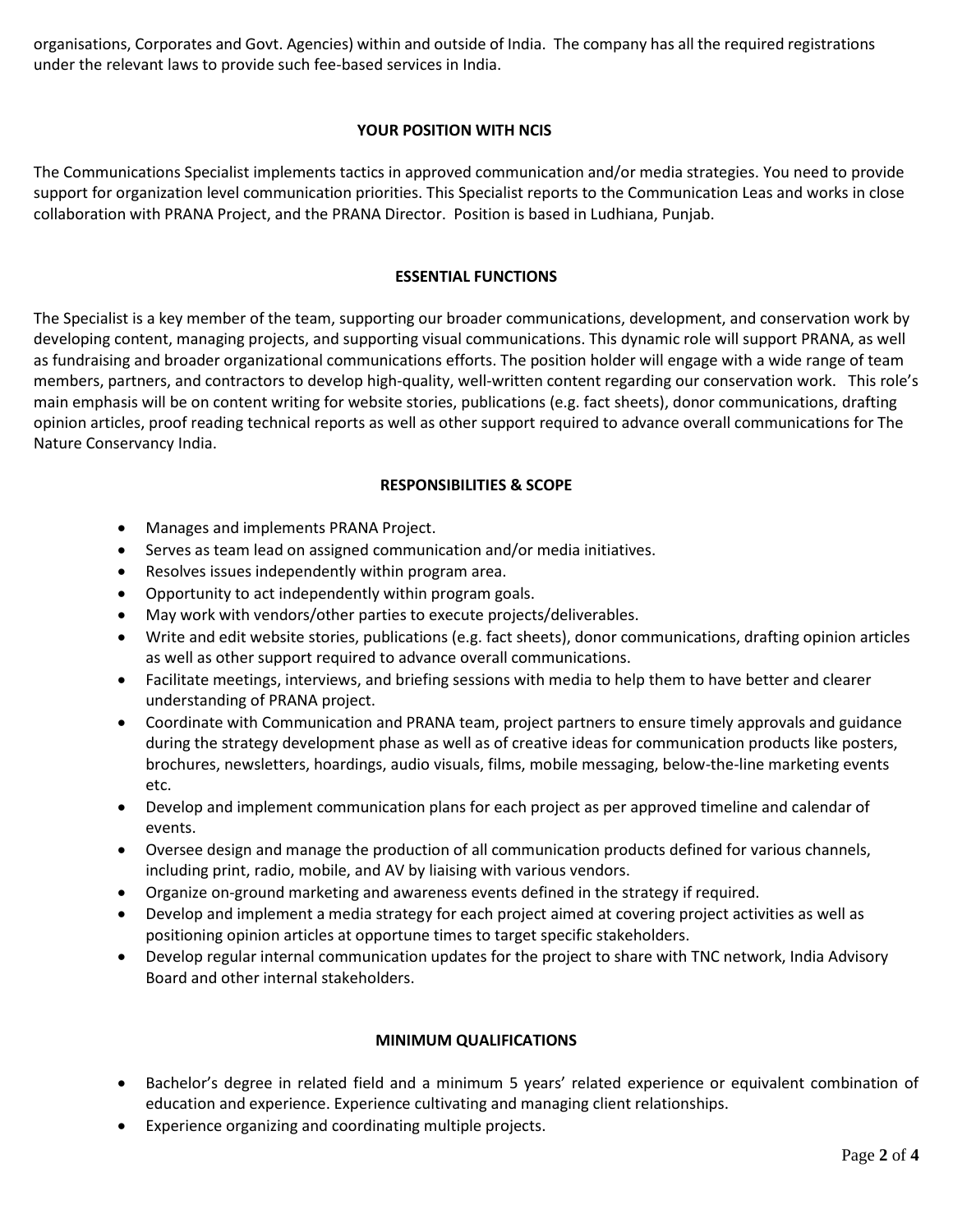- Experience writing, editing and proofreading.
- Proven strong management skills and experience in managing staff and teams.
- Experience developing communications, media and engagement strategies and measuring results.
- Experience cultivating and managing client relationships.
- Experience in developing, designing and maintaining organization website.
- Experience in digital and social media communication.
- Experience with outstanding written and verbal English, Hindi and Punjabi language communication skills.

#### **DESIRED QUALIFICATIONS**

- Bachelor's degree in communications, journalism, or related field.
- Minimum of 5 to 7 years related experience in the field of communications.
- Experience writing or editing one or more of the following (in English).
- Newsletter, magazine, annual report, web-site articles/stories, donor profiles.
- Presidential acknowledgment letters, campaign brochures.
- Fact sheets, presentations, or equivalent.
- Graphic design skills.
- Experience organizing and coordinating multiple projects.
- Experience cultivating and managing client relationships.
- Outstanding verbal and written communication skills in English.
- Excellent writing and proofreading skills.
- Multi-lingual skills appreciated.
- Multi-cultural or cross-cultural experience preferred.
- Experience in producing multimedia communications such as videos & brochures.
- Experience implementing & measuring communication and engagement plans/strategies.
- Familiarity with communication technologies and best practices.
- Knowledge and application of current and evolving trends in communications.
- Values-driven person with desire to make a meaningful difference.
- Media relations experience.
- Experience working in a large, dispersed organization working across different countries and time zones.
- Prior experience of managing communication relationships in an international context.
- Experience in uploading content to websites would be advantageous.
- Should be able to read, write and speak Punjabi.

# **ORGANIZATIONAL COMPETENCIES**

| <b>Builds</b><br>Relationshi<br>ps            | Builds productive relationships by interacting with others in ways that enhance mutual trust<br>and commitment.                                                              |
|-----------------------------------------------|------------------------------------------------------------------------------------------------------------------------------------------------------------------------------|
| <b>Collaboratio</b><br>n &<br><b>Teamwork</b> | Works collaboratively with stakeholders across levels, geographies, backgrounds, and cultures<br>to improve decisions, strengthen commitment, and be more effective.         |
| Communicat<br>es<br>Authenticall<br>۷         | Communicates proactively and in a timely manner to share information, persuade, and<br>influence with the appropriate level of detail, tone, and opportunities for feedback. |
| <b>Develops</b><br><b>Others</b>              | Takes ownership to help develop others' skills, behaviours, and mindsets to help them<br>maximize their workplace contributions.                                             |